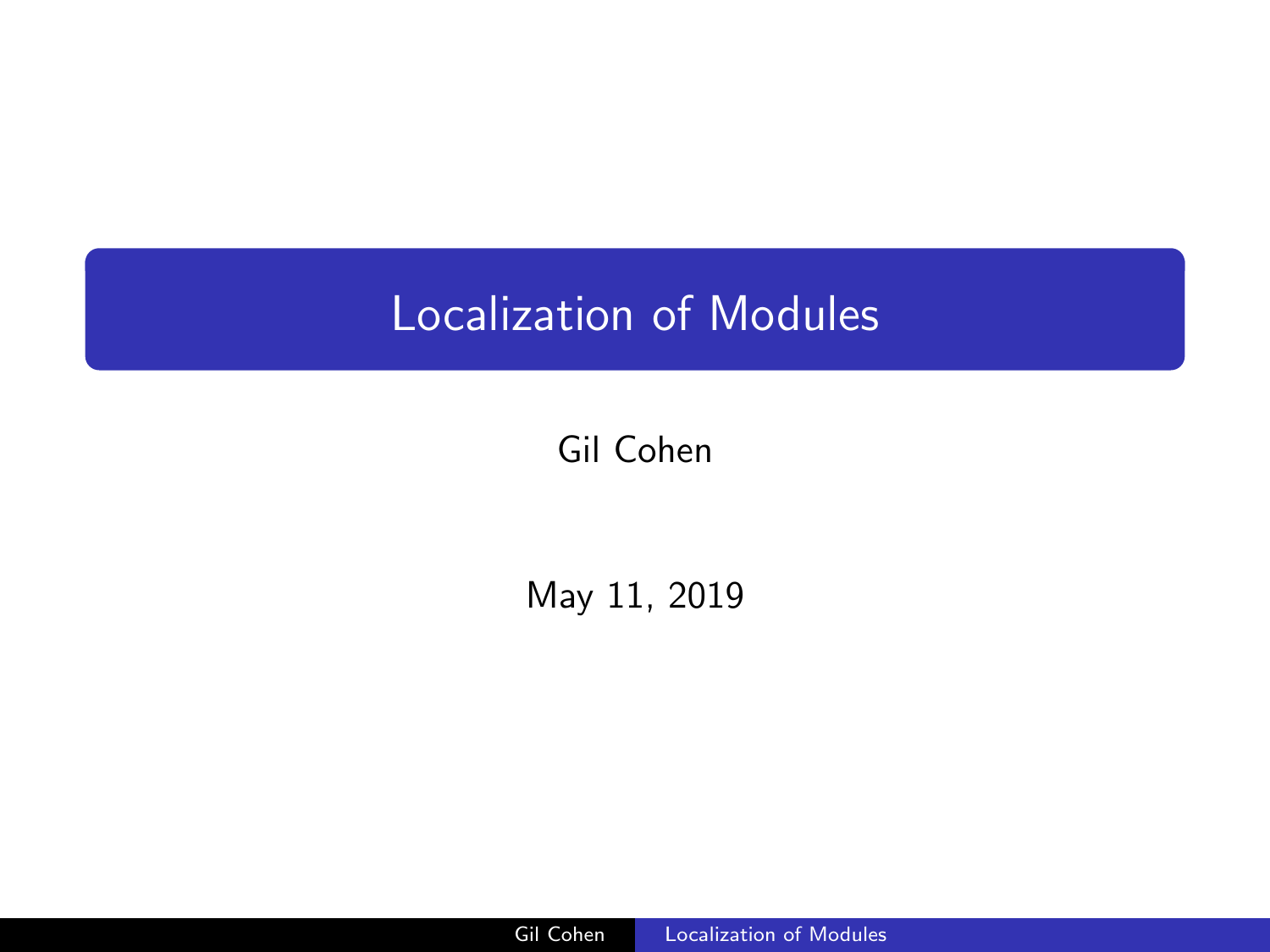# Construction  $(S^{-1}M)$

Let A be a domain and  $S \subset A$  a multiplicative subset of A. Recall the construction of the domain  $S^{-1}A$ . Let M be an A-module. We now construct an  $S^{-1}A$ -module which we denote by  $S^{-1}M$ . To this end, we define a relation on  $M \times S$  as follows:

$$
(m, s) \equiv (n, t) \iff \exists \sigma \in S \text{ s.t } \sigma(tm - sn) = 0.
$$

This is an equivalence relation on  $M \times S$ . We denote the equivalence class of  $(m,s)$  by  $\frac{m}{s}$ , and let  $S^{-1}M$  denote the set of equivalence classes.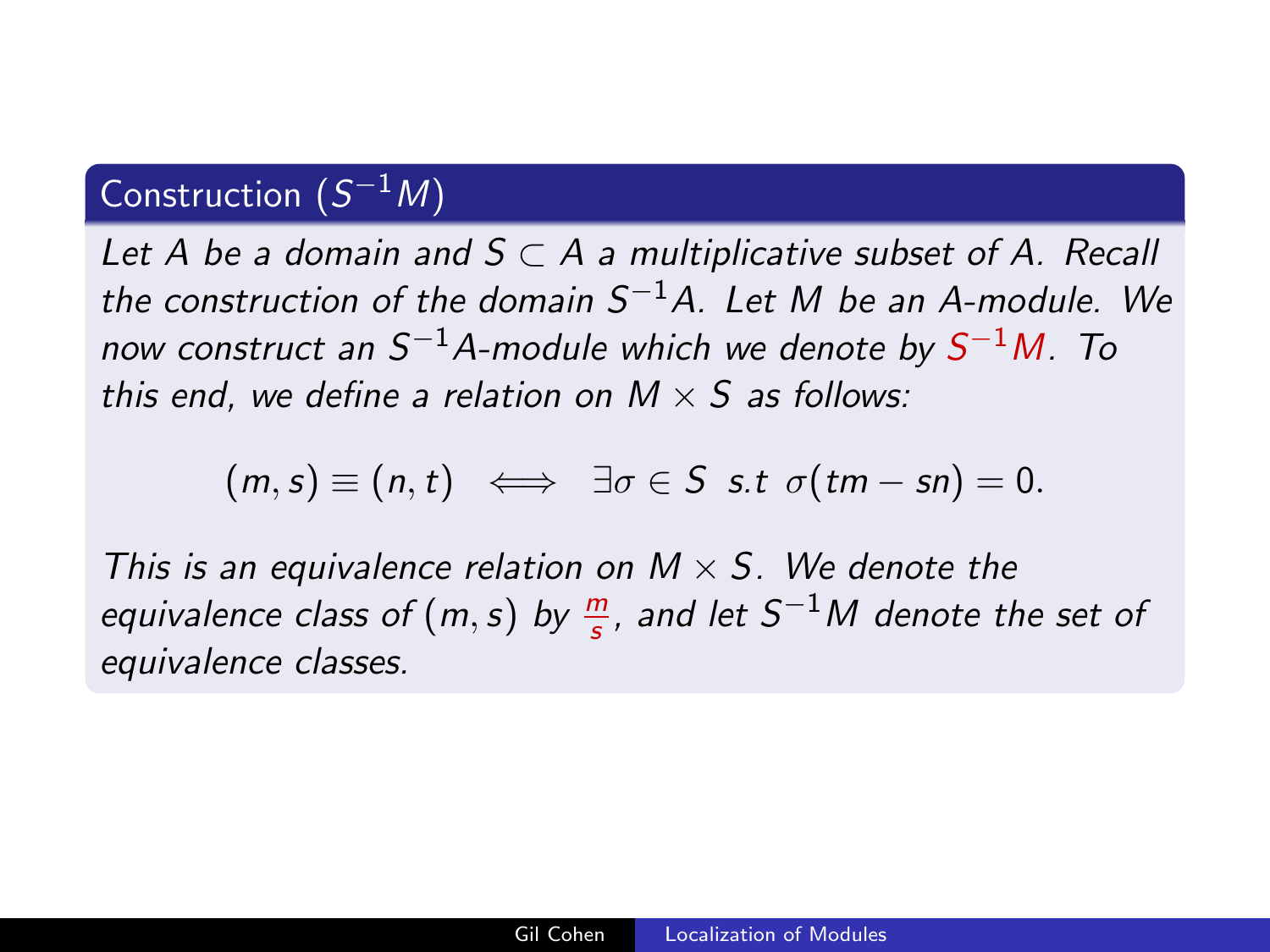# Construction  $(S^{-1}A$  continued)

We endow the set  $S^{-1}M$  with the structure of an  $S^{-1}A$ -module as follows:

| m | n | $tm + sn$ |
|---|---|-----------|
| S |   | st        |
| a | m | am        |
| S |   | Sl        |

The  $S^{-1}A$ -module  $S^{-1}M$  is called the module of fractions of  $M$ with respect to S.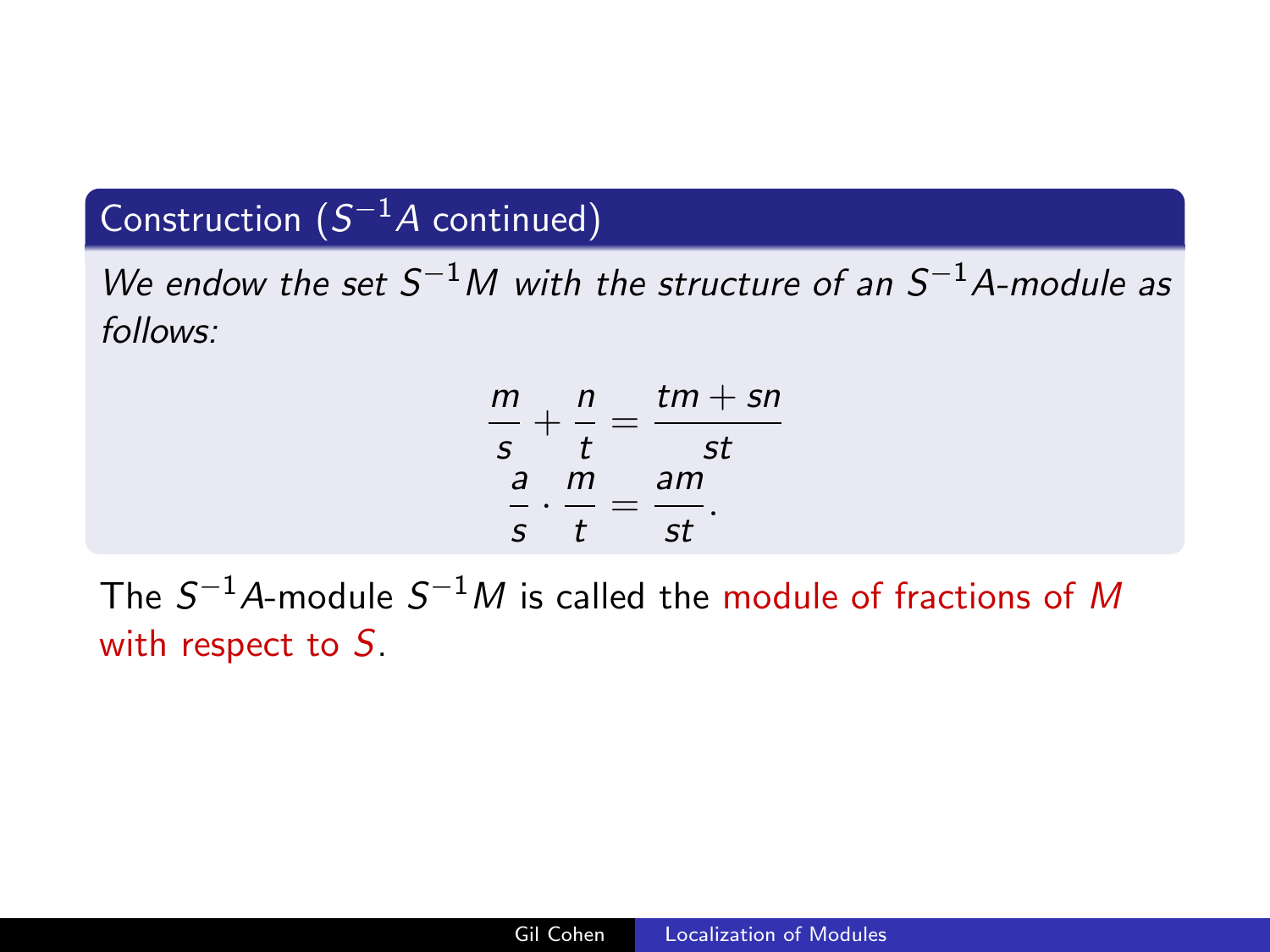## Definition

Let A be a domain and S a multiplicative subset. Let  $M, N$  be a pair of A-modules. An A-module homomorphism  $f : M \to N$ induces an  $S^{-1}A$ -module homomorphism

$$
\mathsf{S}^{-1}(f): \mathsf{S}^{-1}M \to \mathsf{S}^{-1}N
$$

that is defined as follows:

$$
S^{-1}(f)\left(\frac{m}{s}\right)=\frac{f(m)}{s}.
$$

One can verify this is well defined.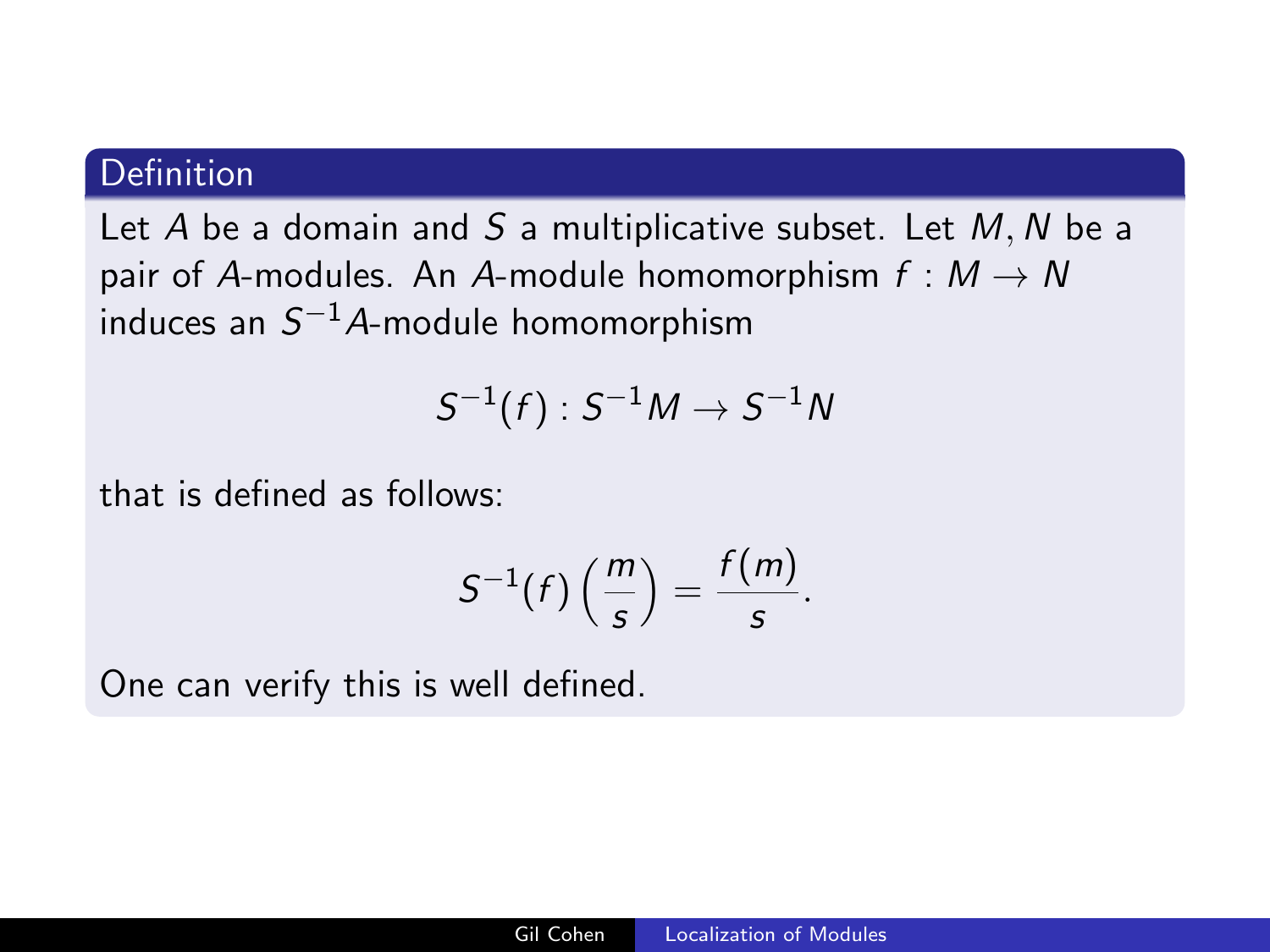Let A be a domain and S a multiplicative subset. Let  $f: M \rightarrow N$ ,  $g: N \to Q$  be A-module homomorphism. Then,

$$
S^{-1}(g \circ f) = S^{-1}(g) \circ S^{-1}(f)
$$

## Proof.

By definition,

$$
S^{-1}(g\circ f)\left(\frac{m}{s}\right)=\frac{(g\circ f)(m)}{s}=\frac{g(f(m))}{s}=S^{-1}(g)\left(\frac{f(m)}{s}\right).
$$

But,

$$
\frac{f(m)}{s}=S^{-1}(f)\left(\frac{m}{s}\right).
$$

Thus,

$$
S^{-1}(g \circ f)\left(\frac{m}{s}\right) = S^{-1}(g) \circ S^{-1}(f)\left(\frac{m}{s}\right)
$$

for all  $\frac{m}{s} \in S^{-1}M$ .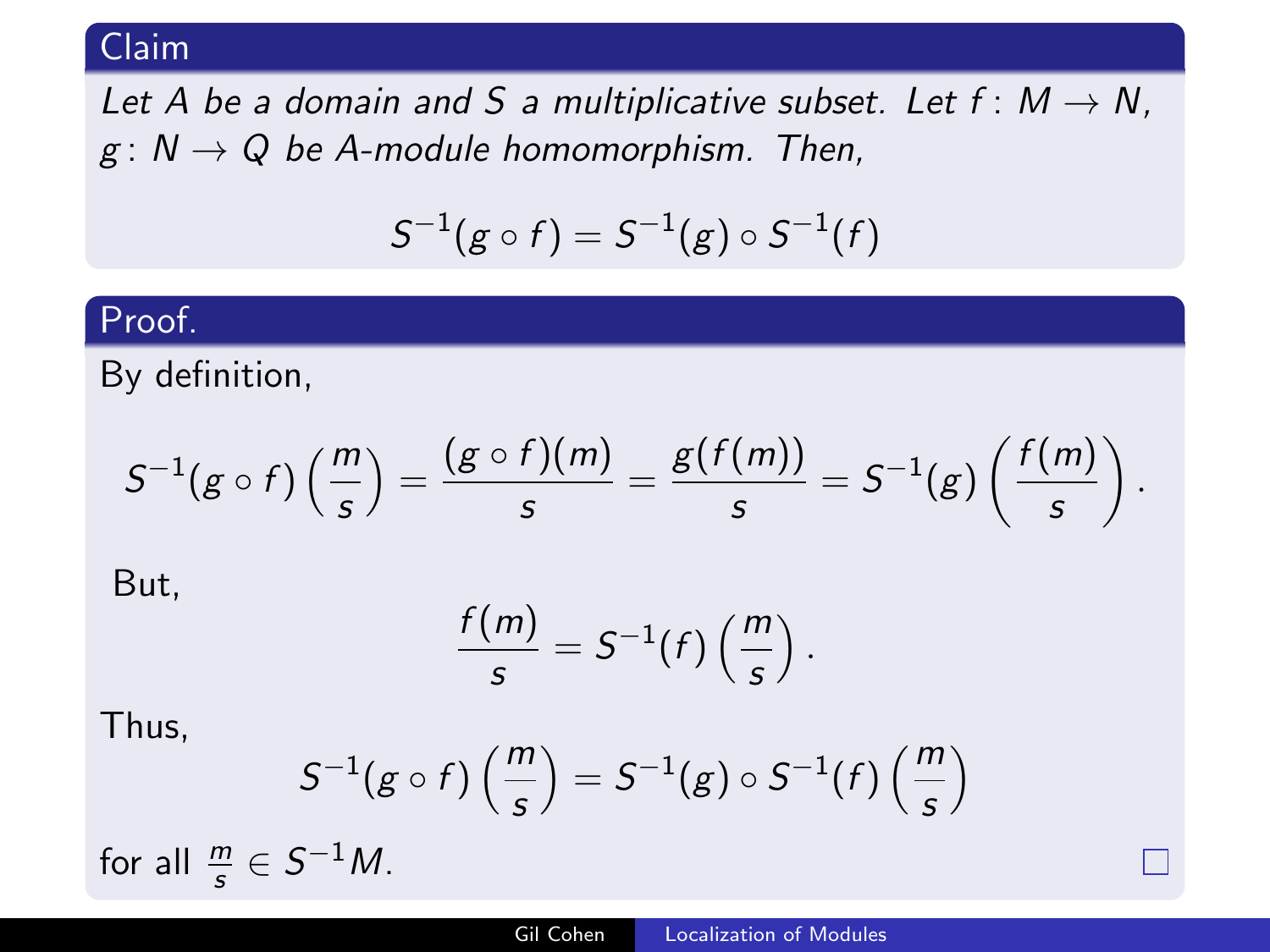Let A be a domain and  $S \subseteq A$  multiplicative. Let  $f : M \rightarrow N$  be an A-module homomorphism. Then,

$$
S^{-1} \text{Im}(f) = \text{Im}(S^{-1}(f))
$$
  

$$
S^{-1} \text{ker}(f) = \text{ker}(S^{-1}(f))
$$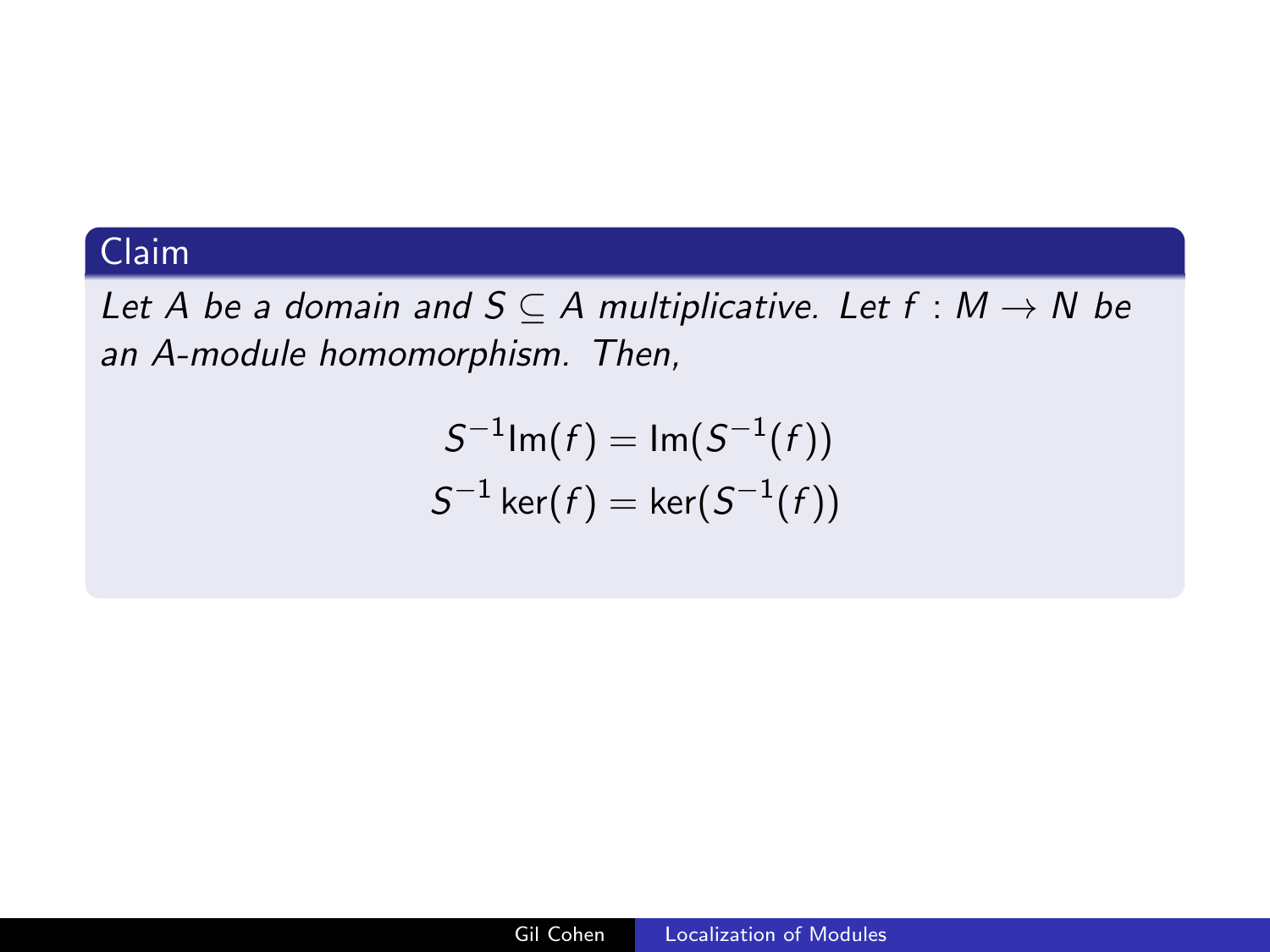# **Corollary**

#### Let

$$
M' \stackrel{f}{\longrightarrow} M \stackrel{g}{\longrightarrow} M''
$$

be a sequence of A-modules exact at M. Let  $S \subset A$  be a multiplicative subset. Then,

$$
S^{-1}M'\xrightarrow{S^{-1}(f)}S^{-1}M\xrightarrow{S^{-1}(g)}S^{-1}M''
$$

is exact at  $S^{-1}M$ .

## Proof.

$$
\operatorname{Im}(f) = \operatorname{ker}(g) \implies S^{-1}(\operatorname{Im}(f)) = S^{-1}(\operatorname{ker}(g)) \implies \operatorname{Im}(S^{-1}(f)) = \operatorname{ker}(S^{-1}(g)).
$$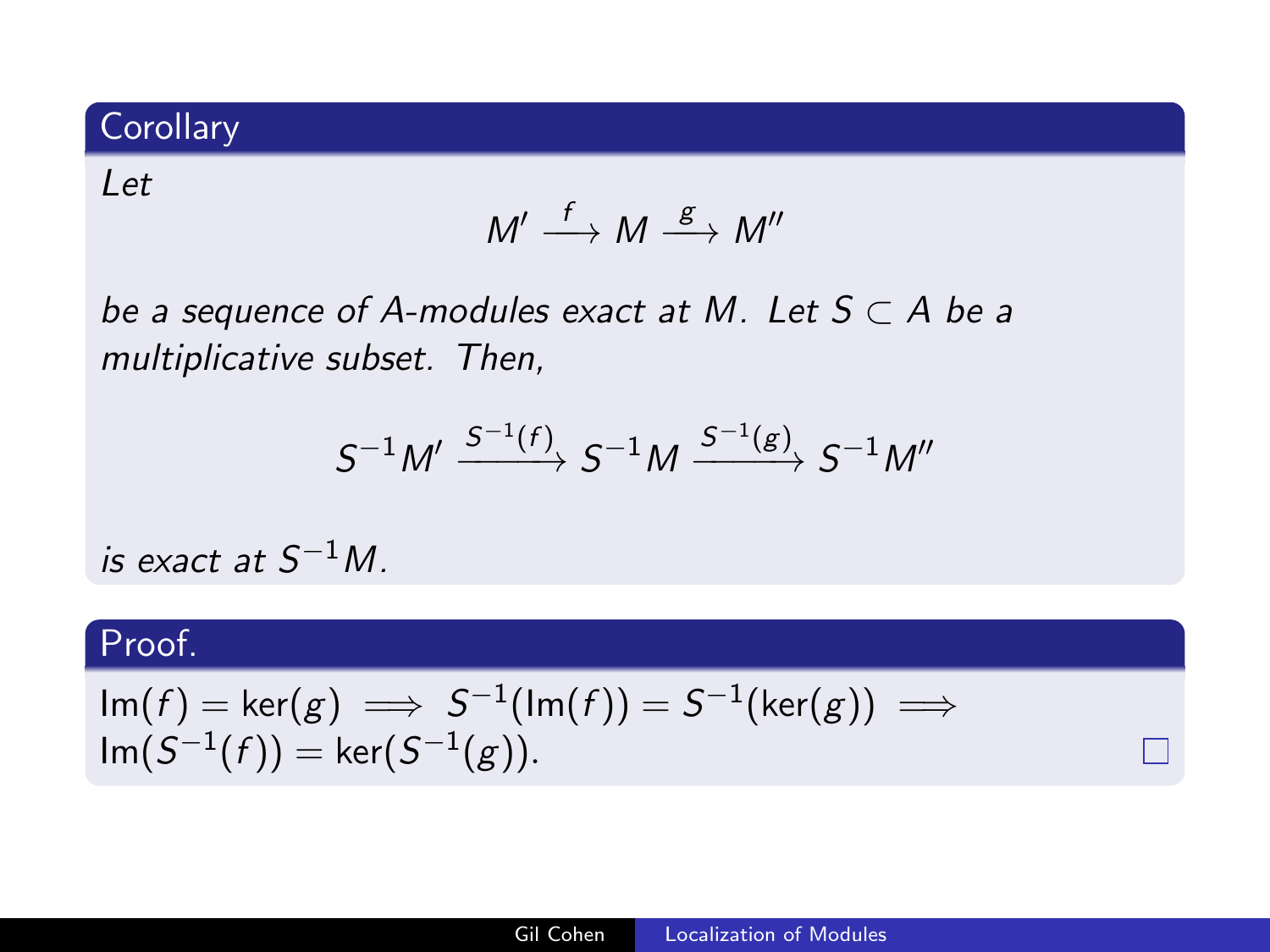Let A be a domain. Let M be an A-module. Let N be an A-submodule of M. Let  $S \subset A$  multiplicative. Then,

$$
S^{-1}(M/N) \cong S^{-1}M/S^{-1}N
$$

 $(as S^{-1}A$ -modules)

#### Proof.

One proof is "by hand": the  $\mathcal{S}^{-1}A$  isomorphism is going to be

$$
\phi: S^{-1}(M/N) \to S^{-1}M/S^{-1}N
$$

$$
\frac{m+N}{s} \mapsto \frac{m}{s} + S^{-1}N.
$$

Verify to yourself that this is a well-defined  $S^{-1}A\text{-module}$ isomorphism.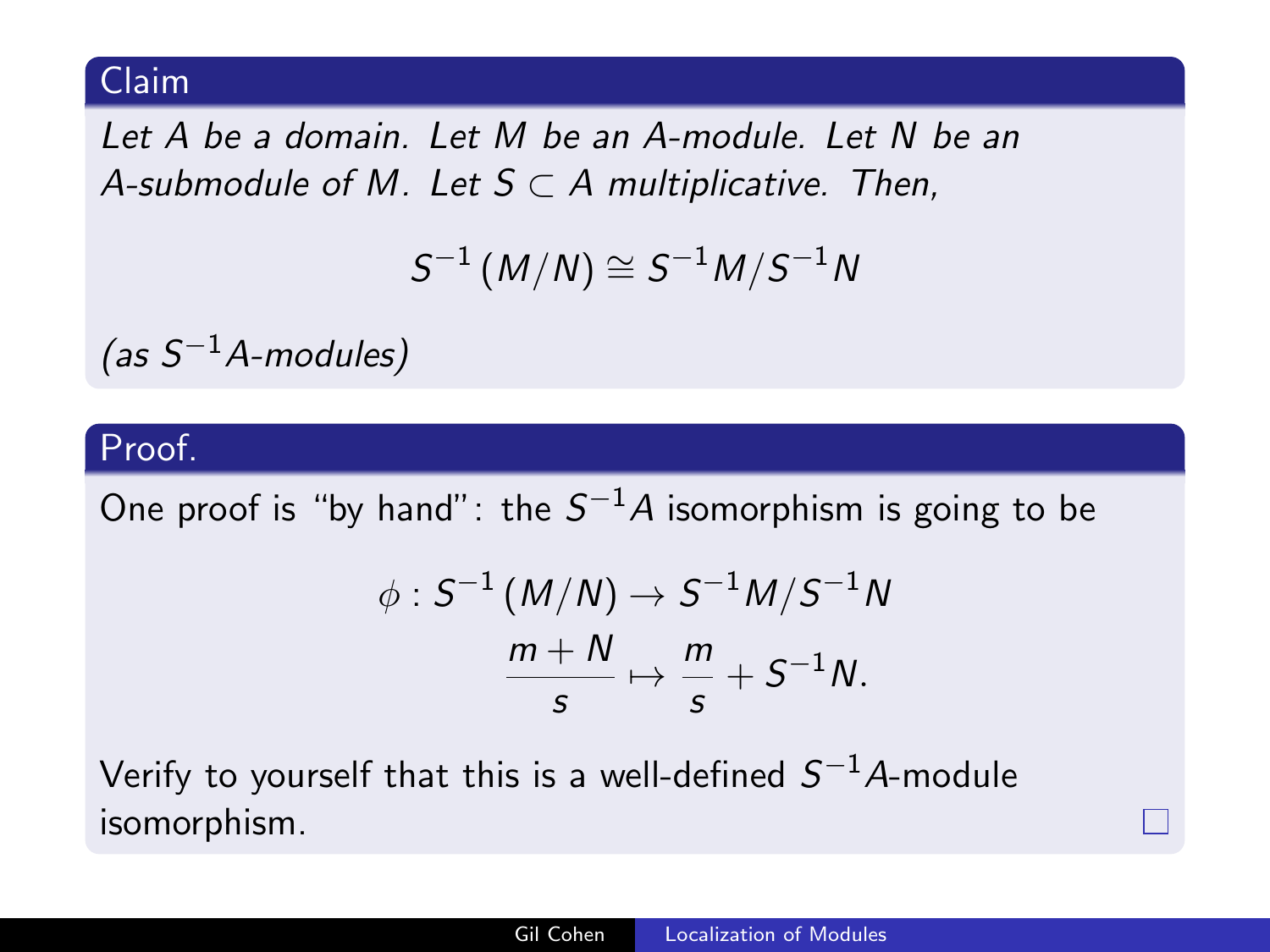Another proof is as follows: Consider the exact sequence of A-modules

$$
0 \longrightarrow N \longrightarrow M \longrightarrow M/N \longrightarrow 0.
$$

By the previous claim, localizing at  $S$  gives an exact sequence

$$
0\longrightarrow S^{-1}N\longrightarrow S^{-1}M\longrightarrow S^{-1}(M/N)\longrightarrow 0.
$$

By exactness and by the first isomorphism theorem for modules we conclude.

$$
S^{-1}(M/N)\cong S^{-1}M/S^{-1}N
$$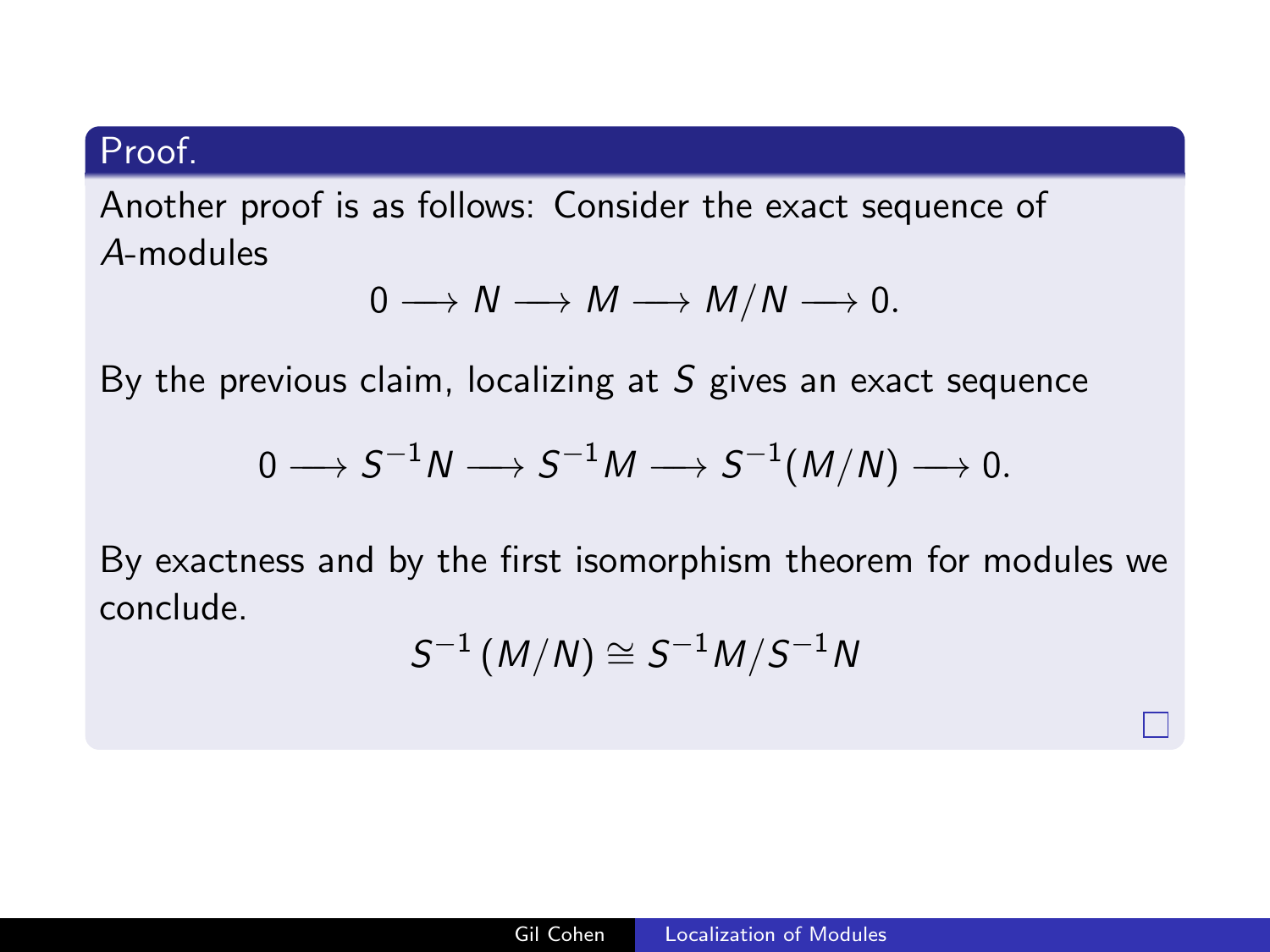Let  $A$  be a domain. Let  $M$  be an A-module. Let  $N, P$  be A-submodules of M. Then,

$$
S^{-1}(N \cap P) = S^{-1}N \cap S^{-1}P.
$$



exercise.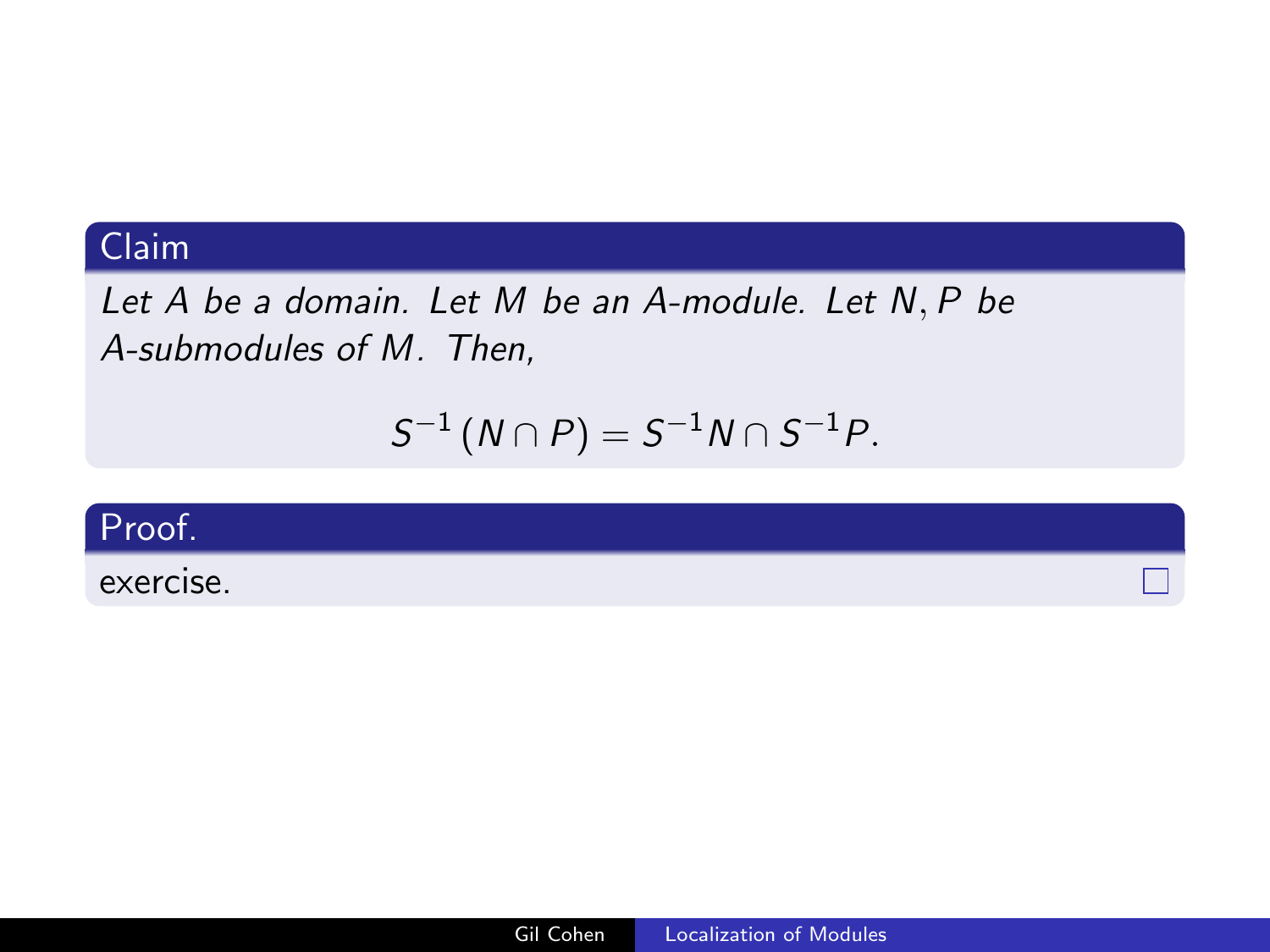#### **Definition**

When  $S = A \setminus P$  for  $P \in \text{Spec}(A)$ , we write  $M_P$  for the  $A_P$ -module  $\mathcal{S}^{-1}A$ . Similarly, if  $f:M\to N$  is an  $A$ -module we write  $f_P$  for  $S^{-1}(f)$ .

The following claim states that being the zero module is a local property.

# Claim Let M be an A-module. TFAE  $M = (0)$  $\bullet M_P = (0)$  for all  $P \in Spec(A)$  $\bullet$   $M_P = (0)$  for all  $P \in \text{Max}(A)$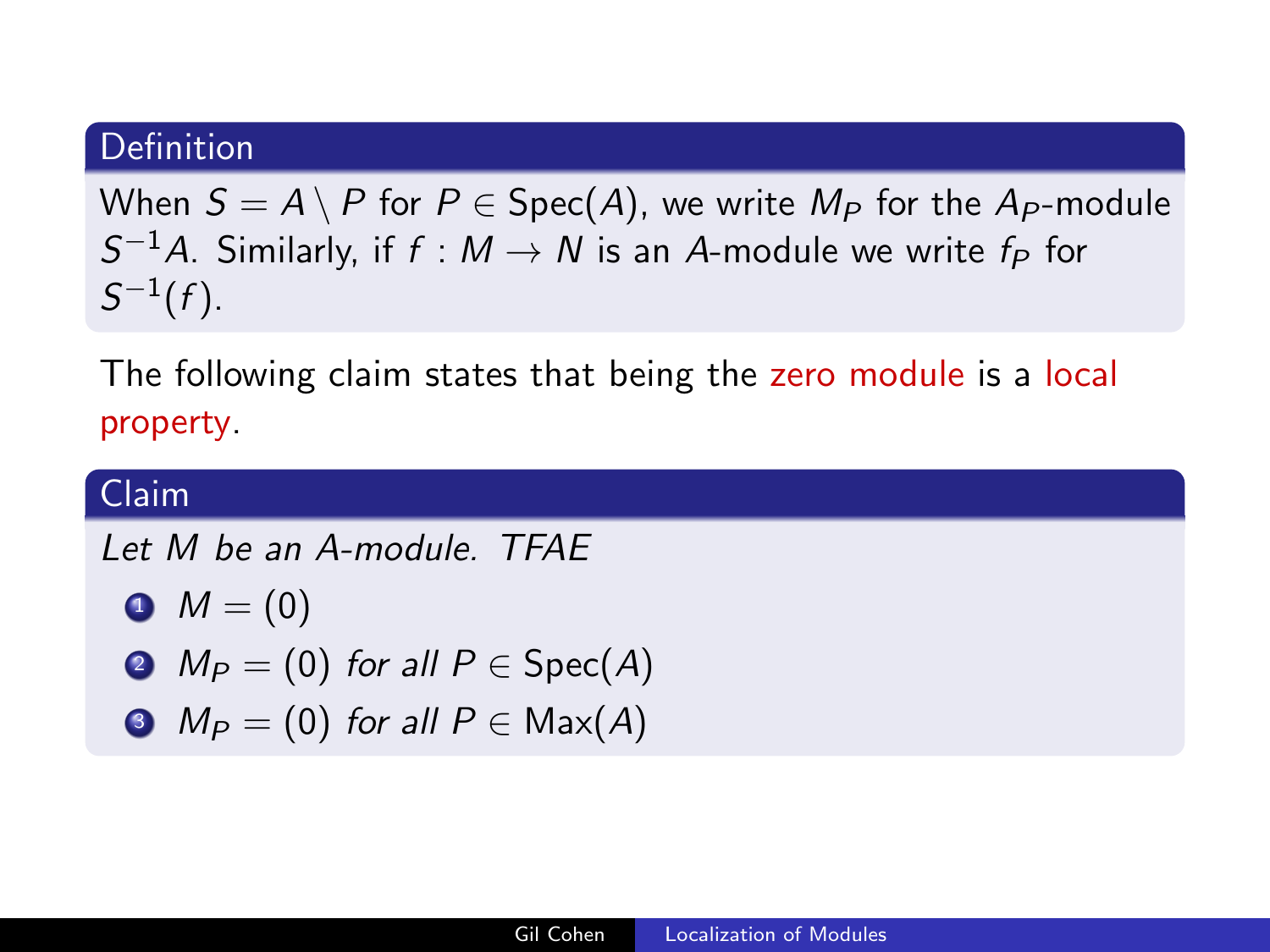We prove (3)  $\implies$  (1). Take  $m \in M$  and fix  $P \in \text{Max}(A)$ . By assumption there exists  $s_P \in A \setminus P$  such that

$$
s_P\left(\frac{m}{1}-\frac{0}{1}\right)=0\quad\Longrightarrow\quad s_Pm=0.
$$

Consider the ideal I of A generated by

$$
\{s_P \mid P \in \text{Max}(A)\}.
$$

By construction, I is not contained in any maximal ideal of A and so  $1 \in I$ . Thus,

$$
1=\sum_{P}\mathsf{a}_{P}\mathsf{s}_{P}
$$

and so

$$
m=1\cdot m=\sum_{P}a_{P}(s_{P}m)=0
$$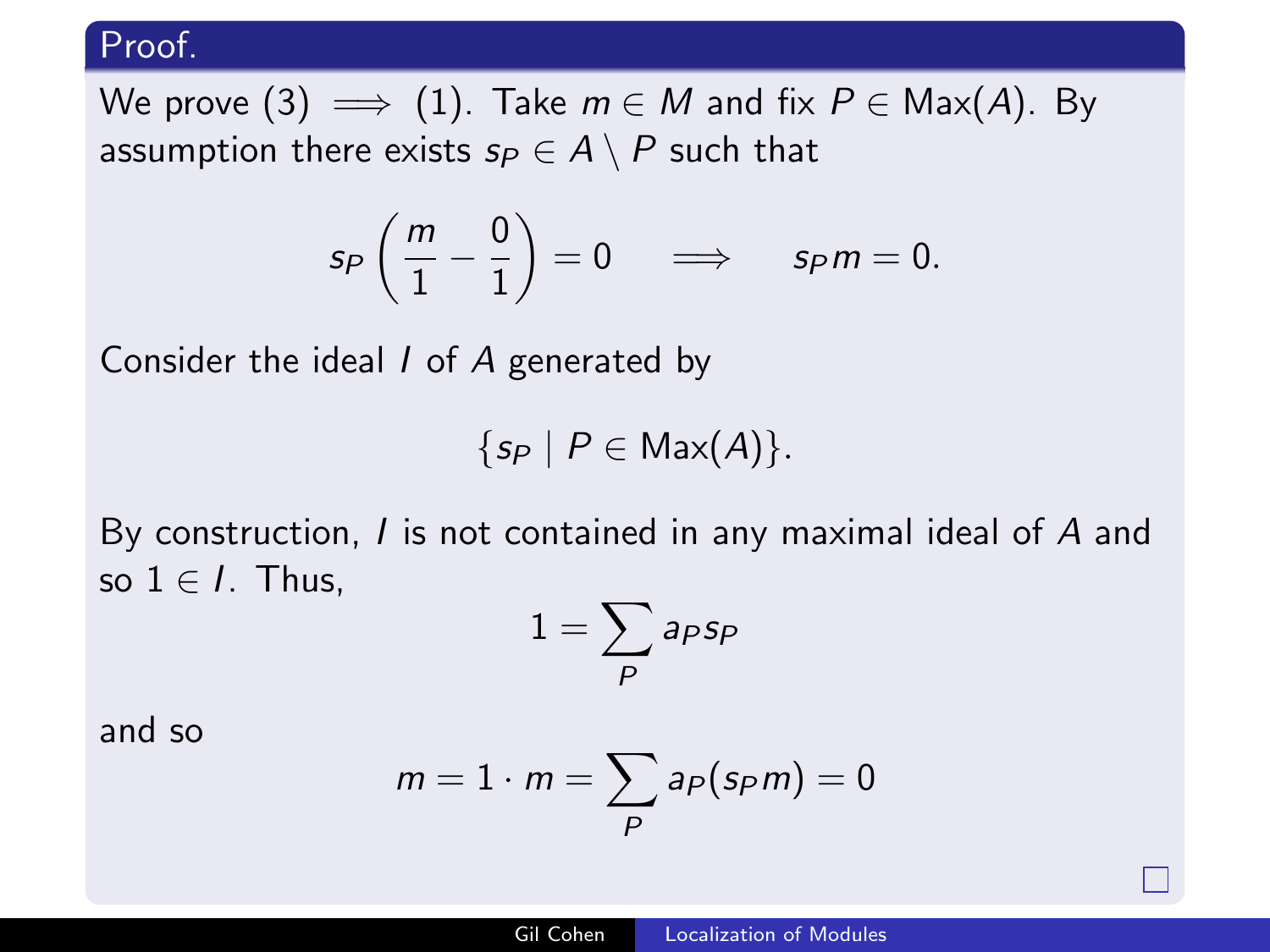## The next lemma asserts that being exact is a local property.

Lemma

\nLet 
$$
M' \xrightarrow{f} M \xrightarrow{g} M''
$$
 be a sequence of A-modules. TFAE:

\n•  $M' \xrightarrow{f} M \xrightarrow{g} M''$  is exact at M.

\n•  $M' \xrightarrow{f_P} M_P \xrightarrow{g_P} M''_P$  is exact at  $M_P$  for all  $P \in \text{Spec}(A)$ .

\n•  $M'_P \xrightarrow{f_P} M_P \xrightarrow{g_P} M''_P$  is exact at  $M_P$  for all  $P \in \text{Max}(A)$ .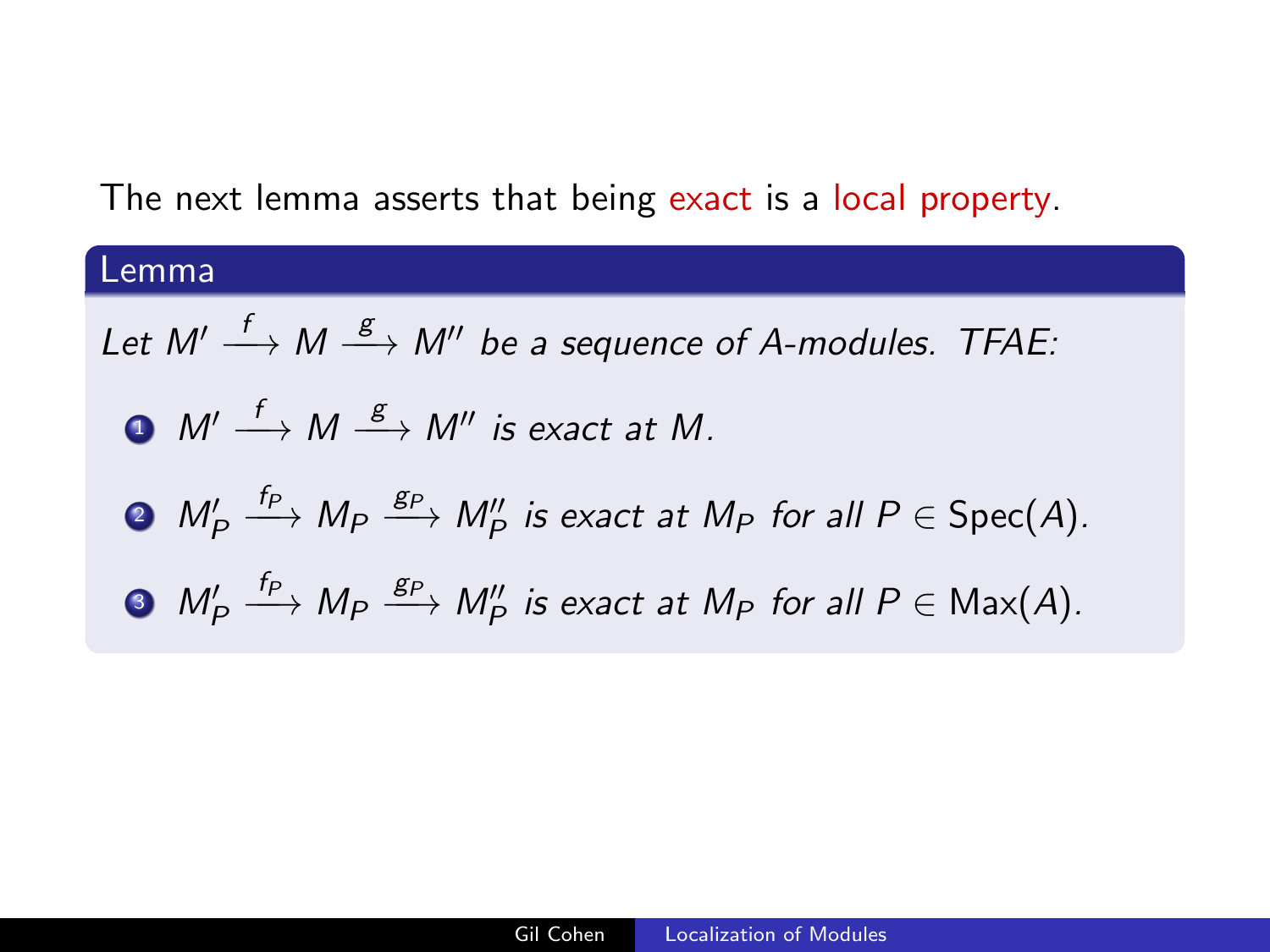We already proved  $(1) \implies (2)$ .  $(2) \implies (3)$  is trivial. We turn to prove (3)  $\implies$  (1). Consider the exact sequence

$$
0\longrightarrow\mathsf{Im}(f)\hookrightarrow \mathsf{ker}(g)\longrightarrow \mathsf{ker}(g)/\mathsf{Im}(f)\to 0.
$$

Thus, localizing at  $P \in Max(A)$  yields an exact sequence

$$
0\longrightarrow \mathsf{Im}(f)_{P}\hookrightarrow \mathsf{ker}(g)_{P}\longrightarrow (\mathsf{ker}(g)/\mathsf{Im}(f))_{P}\rightarrow 0.
$$

Now,

 $(\text{ker}(g)/\text{Im}(f))_P \cong \text{ker}(g)_P/\text{Im}(f)_P = \text{ker}(g_P)/\text{Im}(f_P).$ 

By assumption ker $(g_P)/Im(f_P) = (0)$ . By the previous claim,  $\ker(g)/\text{Im}(f) = (0).$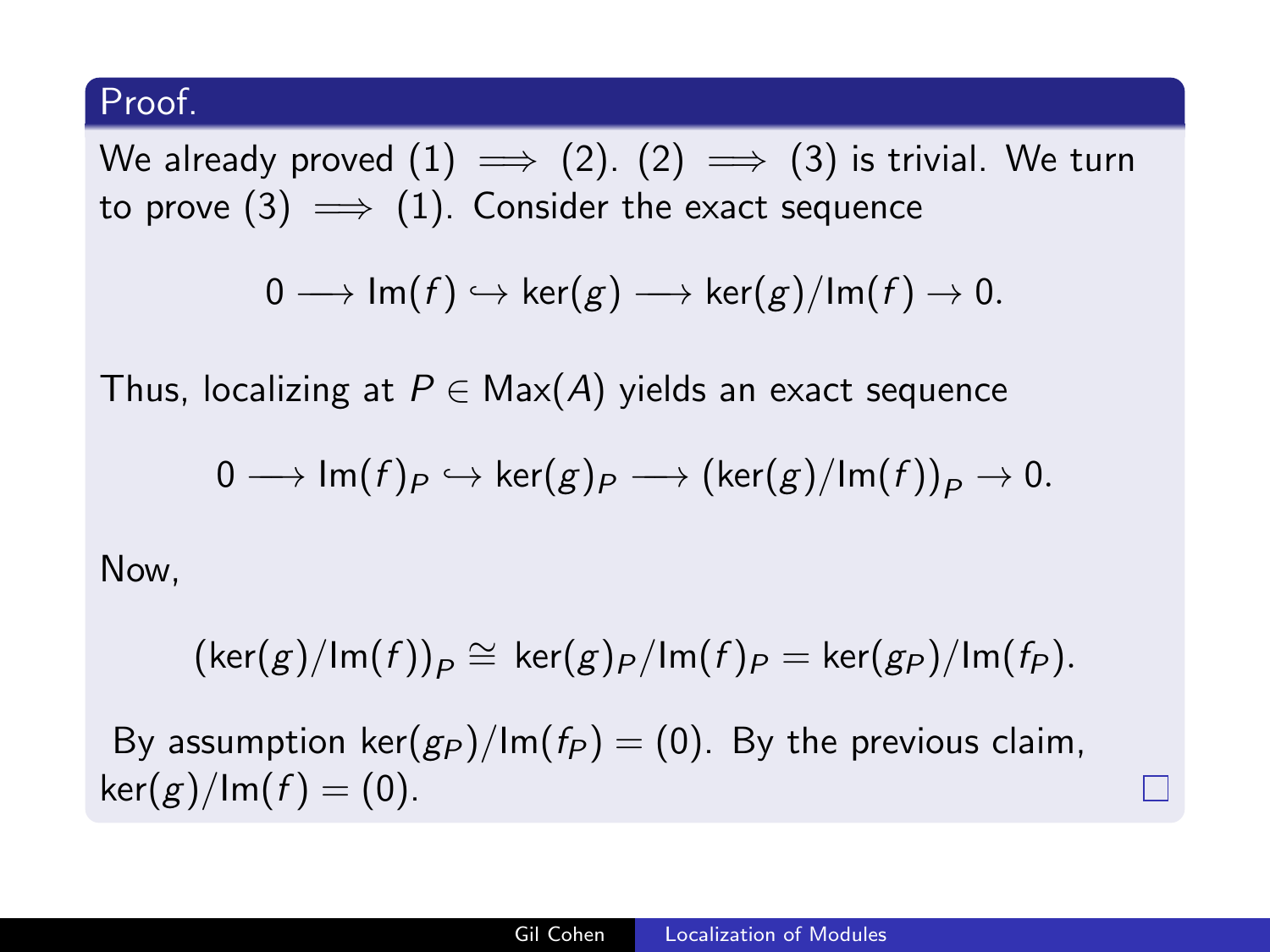## **Corollary**

Let  $f : M \to N$  be a map of A-modules. The map f is injective (surjective) if and only if the maps  $f_P$  are injective (surjective) for all  $P \in Max(A)$ .

#### Proof.

Simply "encode" injectivity (surjectively) using exact sequences. Indeed,  $f$  is injective if and only if the sequence

$$
0\longrightarrow M\stackrel{f}{\longrightarrow} N
$$

is exact at M.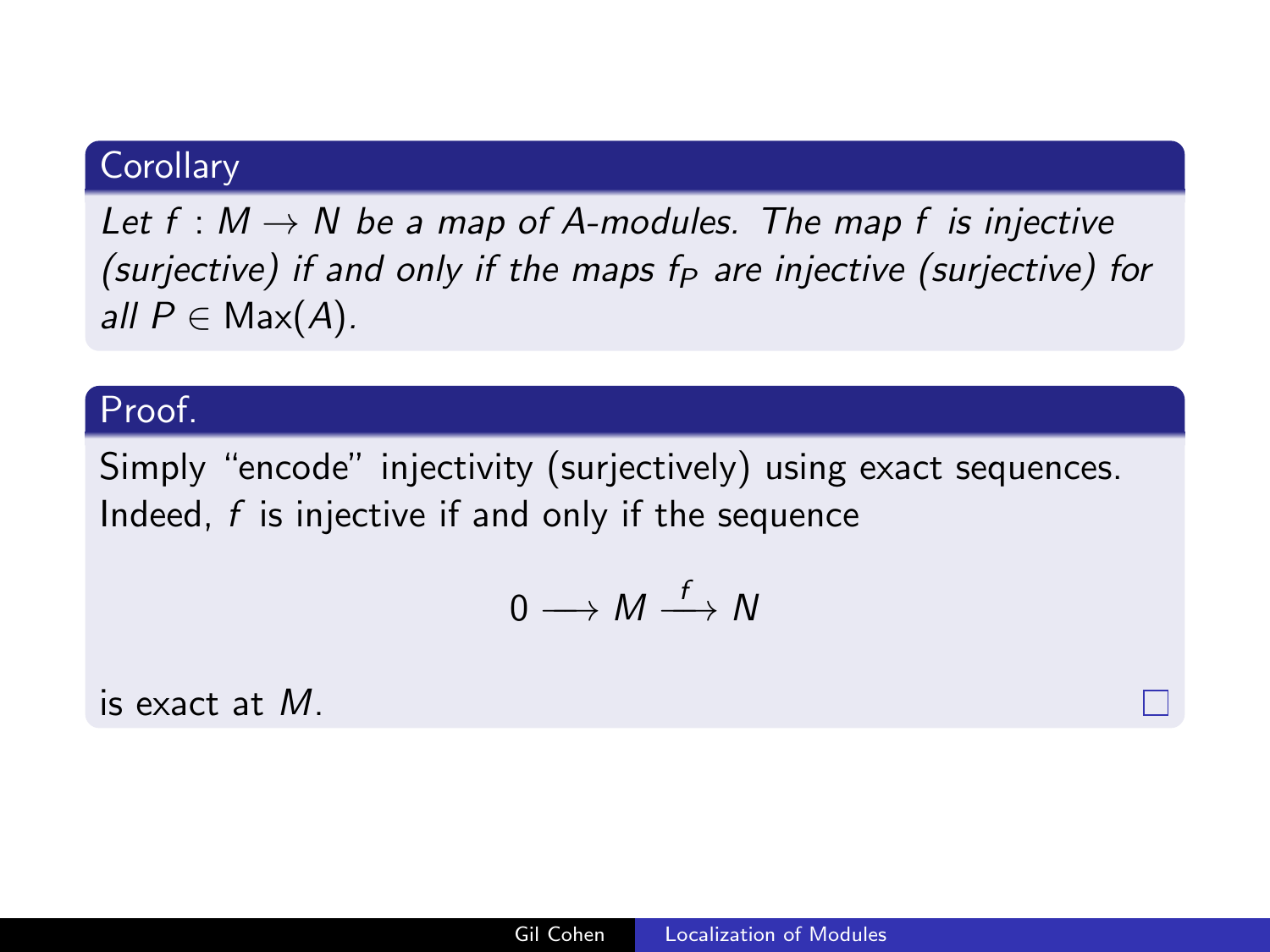#### Lemma

Let A be a domain. Then,

$$
A = \bigcap_{P \in \text{Spec}(A)} A_P = \bigcap_{P \in \text{Max}(A)} A_P.
$$

#### Proof.

Clearly, the inclusions  $\subseteq$  hold. Denote the  $A$ -module  $\bigcap_{P \in {\sf Max}(A)} A_P$ by M. By the previous claim, it suffices to show that for every  $Q \in \text{Max}(A)$ , the inclusion map  $i_Q : A \hookrightarrow M$  is surjective. Now, for any multiplicative subset  $S$  of  $A$ ,

$$
S^{-1}M=S^{-1}\left(\bigcap_{P\in\mathsf{Max}(A)}A_{P}\right)\subseteq\bigcap_{P\in\mathsf{Max}(A)}S^{-1}(A_{P}).
$$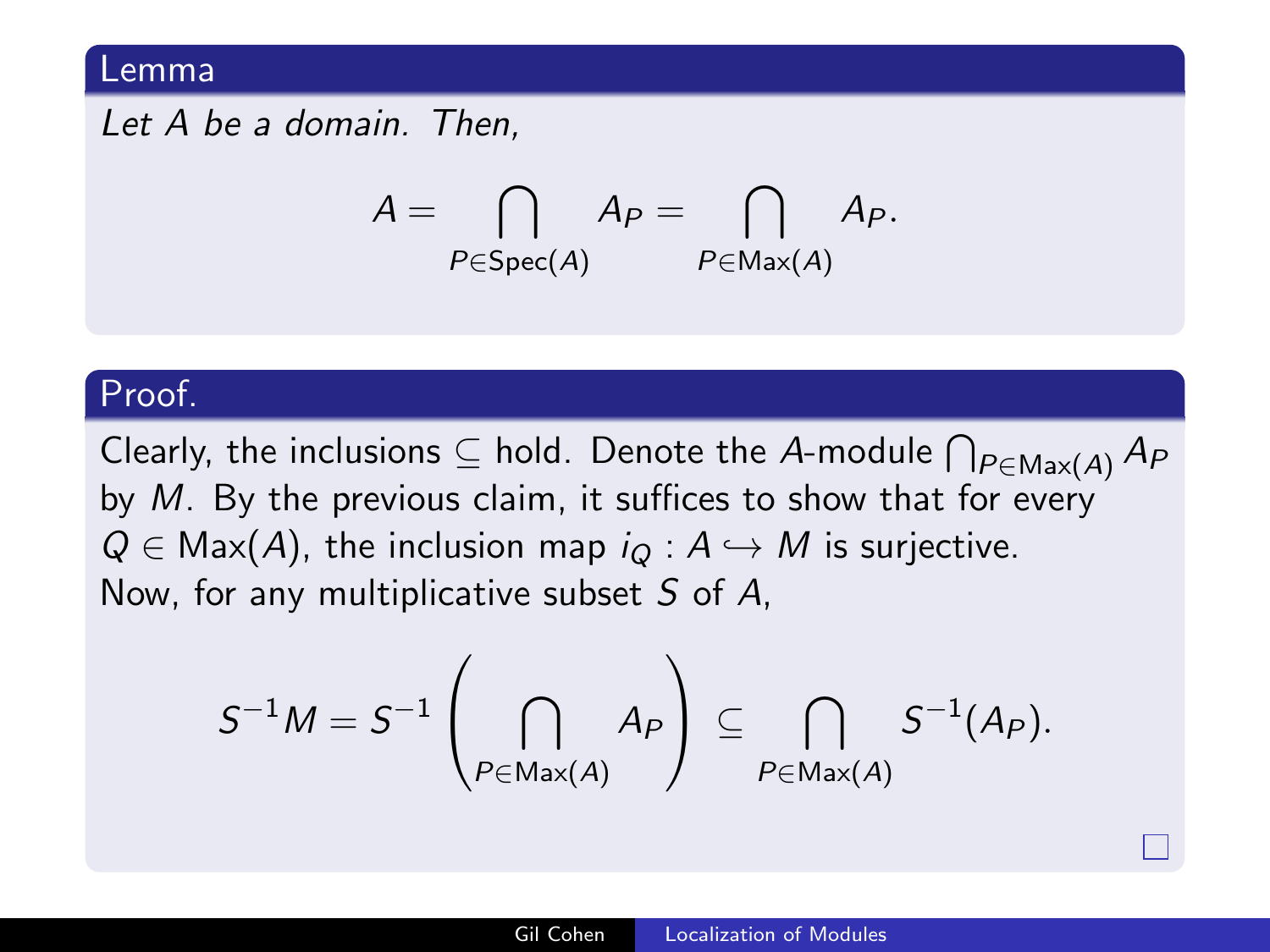Also, for  $Q \in \text{Max}(A)$ ,  $(A_Q)_Q = A_Q$ . Thus,

$$
A_Q \hookrightarrow M_Q \subseteq \bigcap_{P \in \text{Max}(A)} (A_P)_Q \subseteq A_Q.
$$

 $\Box$